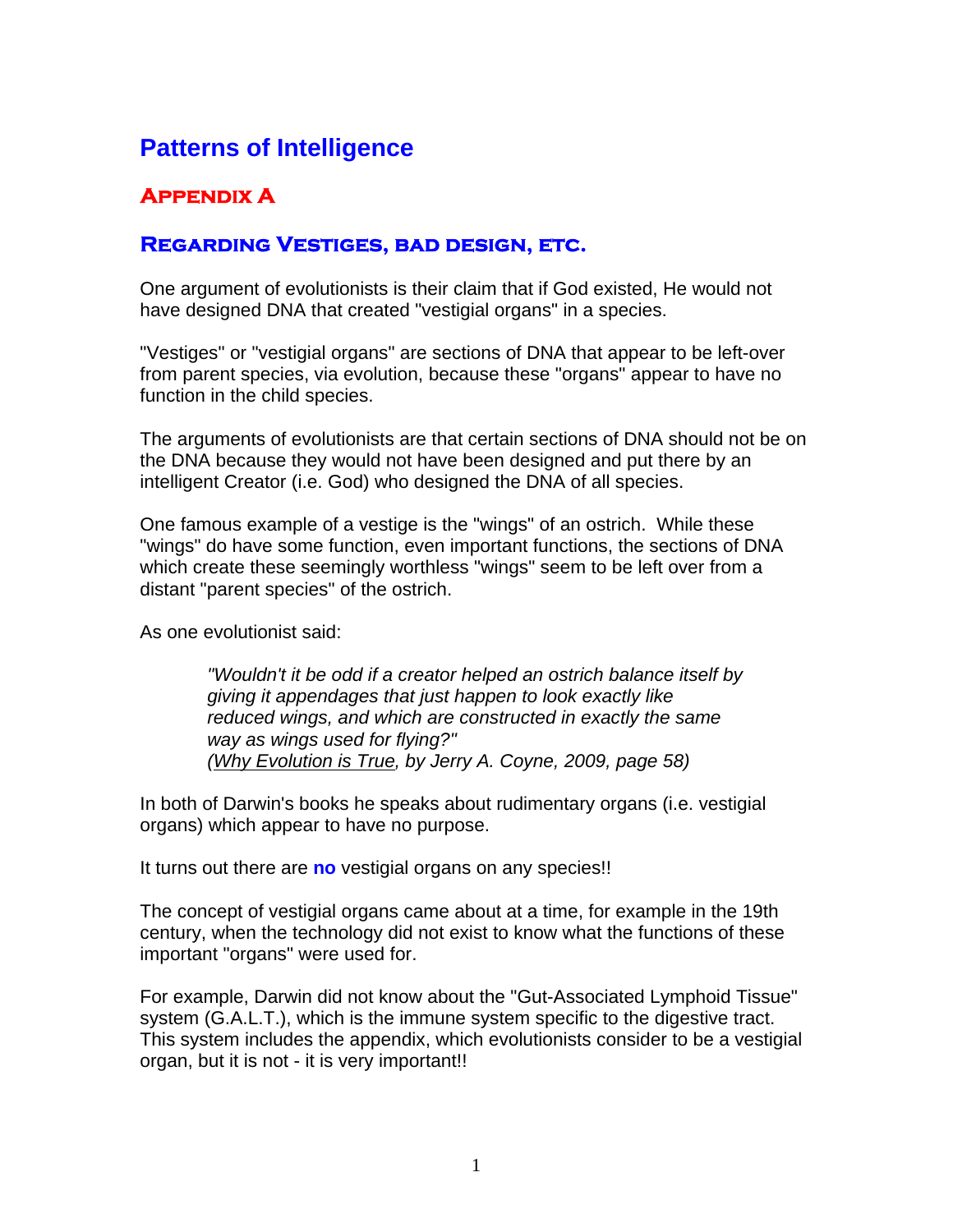Now that technology has increased over the decades, it is now know what all, or virtually all, of these supposed vestigial organs are used for.

For example, while the wings of ostriches are not used for flight, they are critical for balancing the bird while running and for making fast right-angle turns.

They are also used for thermoregulation, courtship displays, providing stability while mating, warning signals and other communication, nest building, and providing shade and shelter for their young. (See New Scientist letters, 21 June 2008, p 24)

In some cases, the so-called vestigial organs are of critical importance in the embryo stage of development, even before the animal is born.

Other vestigial organs are important when the species is young.

Other vestigial organs are important under certain weather conditions.

As an example of weather conditions in humans, the external ear muscles (*pinna auricle*) are important to protect the blood in the ear from freezing and they are used to collect sound (Bergman and Howe, 1990). They are also important in hearing and they provide an acoustical advantage to humans.

For more information on the ears, Google: "The Intricate and Masterful Design of the Human Ear" by Aaron R. Morrison, M.D.

As another human example, the *plica semilunaris* in the human eye is used to enable unrestricted mobility for the eyeball when turned outward. And so on.

The claims of evolutionists of vestigial organs is an old technology which evolutionists won't let go of because they have no real evidence for the theory of evolution. They grasp at every straw and deception they can find, even when it is old technology. They act very authoritative in their lies just in case students don't find the truth.

Everything has a function and everything was designed, whether we yet know the purpose or not.

Vestigial organs are actually an evidence for creation science because there is no way that random evolution could have developed some of the highly sophisticated "organs" that have very subtle, but very important, purposes.

The term "vestigial organs" should be replaced by the term "subtle organs," but don't hold your breathe for that change to be made in the evolution books.

For more information about vestigial organs, see, among many other resources: